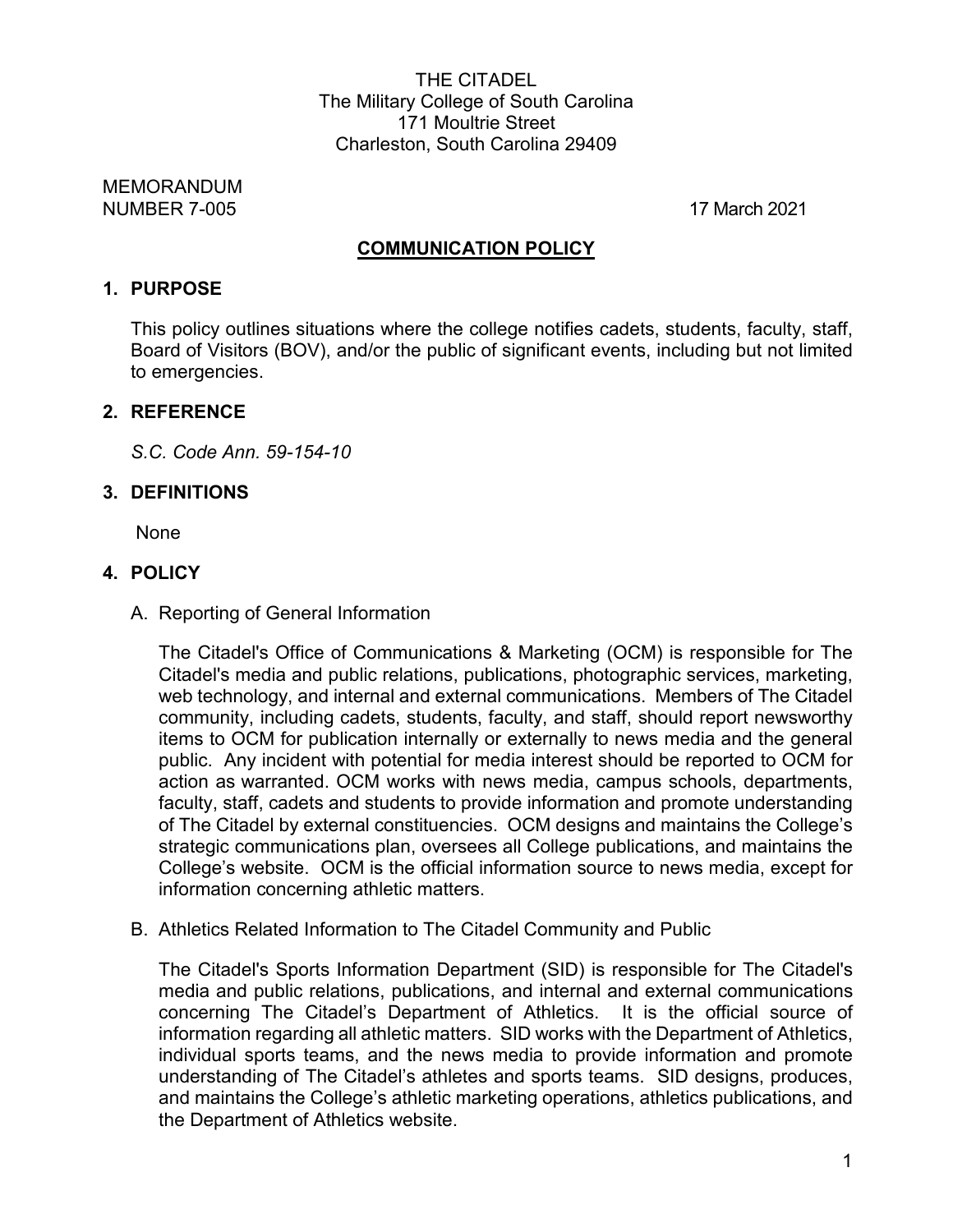C. Critical Information Communication to Campus Constituents - Timely Warnings and Emergency Notifications

The Citadel will notify cadets, students, faculty, staff and members of the Board of Visitors of events qualifying as "Timely Warnings" or "Emergency Notifications," as described in 20 USC Section 1001, *et. seq*, and accompanying regulations, in accordance with those authorities, Memorandum 2-27, and The Citadel's Emergency Response Plan.

- *D.* Information Reports to Board of Visitors (BOV)
	- 1. The following will be reported to BOV members as soon as possible, regardless of time of day.
		- a. Loss of life or serious injury on campus.
		- b.  $\,$  Cadet or student death both on and off campus. $\,$

c. Major property malfunction (fire, flood, building failure, etc.) putting the campus community at risk.

2. The following will be reported to BOV members during normal duty hours. In exceptional cases, the President may elect to call or send immediate messages during off duty hours.

a. Death<sup>[\\*](#page-1-1)</sup> or hospitalization of a prominent Citadel individual (faculty or staff member, current or former President, notable alumnus or alumnae, spouse or close family member) or public official.

- b. Serious suicide attempt resulting in hospitalization.
- c. Arrest/incarceration of cadet, student, faculty or staff.
- d. Campus incidents involving racially motivated violence, racial discrimination, sexual harassment, sexual misconduct, Title IX violations, drug use or significantly irresponsible abuse of alcohol.
- e. Theft, fraud, malfeasance of a material amount.
- f. Positive or negative student or campus activity with perception-changing potential.
- g. Any lawsuit or administrative complaint filed against The Citadel, or any member of the faculty or staff.
- h. Significant government activity, i.e. the state budget and county legislative activity impacting The Citadel.

 $\overline{a}$ 

<span id="page-1-1"></span><span id="page-1-0"></span><sup>\*</sup> In addition, Citadel campus officials will follow the Notification Structure at Annex A.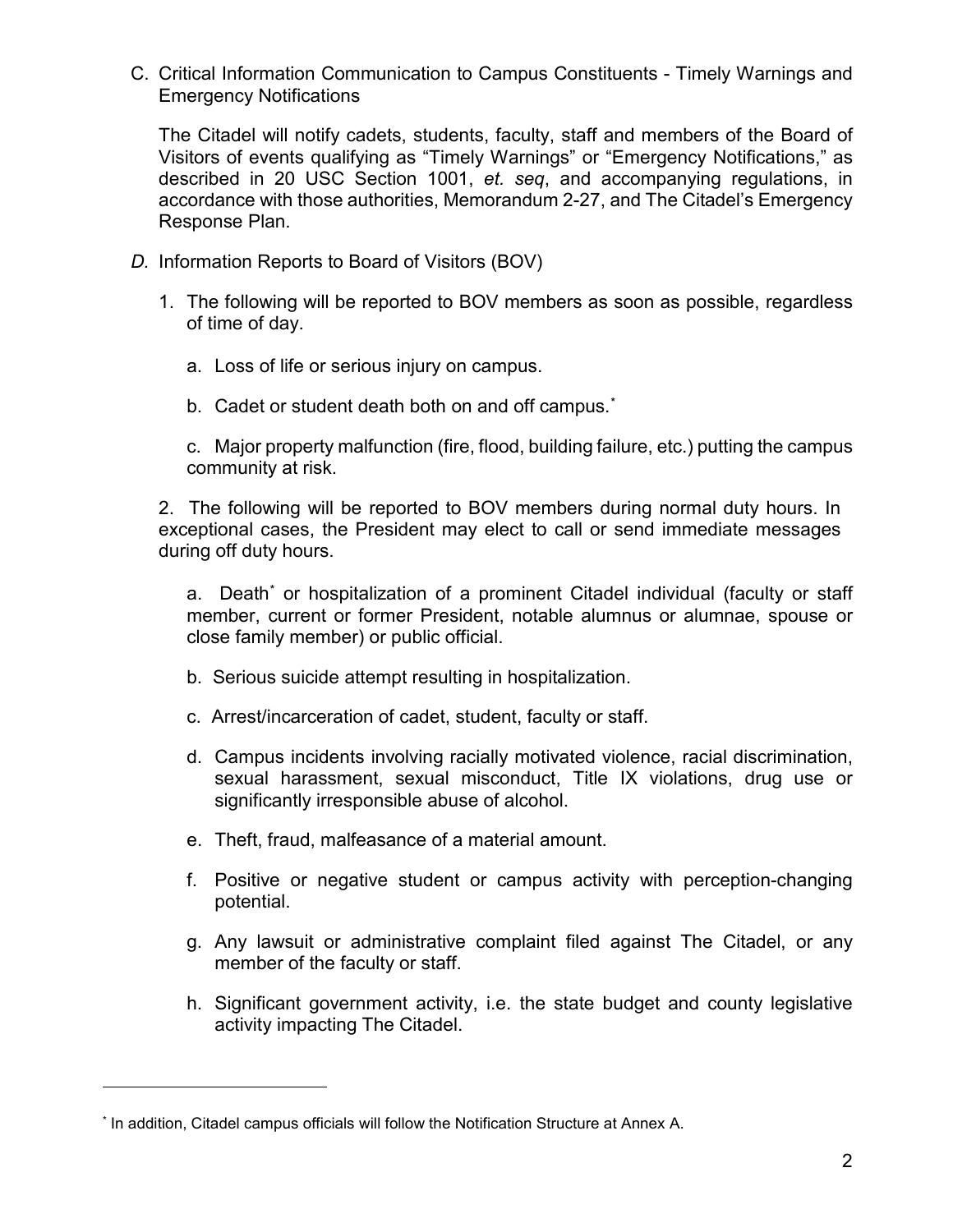- i. Major news items of interest.
- j. Major campus events/activities.

# **5. COMPLIANCE**

Failure to comply with this policy may result in delay or improper notification to the college community or outside agencies and other individuals.

# **6. NOTES**

## **A. Dates of official enactment and amendments:**

Approved by the Vice President for Communications and Marketing on 17 March 2021.

### **B. Responsible Department:**

Communications and Marketing

### **C. Responsible Official:**

Vice President for Communications and Marketing

## **D. Cross References:**

Emergency Response Plan, The Citadel

## **E. RESCISSION**

Policy Memorandum No. 7-005 dated 6 February 2014 is rescinded.

## **F. REVIEW**

Review this policy on a bi-annual basis.

## FOR THE PRESIDENT:

OFFICIAL: *xx/ John Dorrian* John Dorrian Colonel, USAF Retired Vice President for Communications and **Marketing** 

Attachment, Annex A